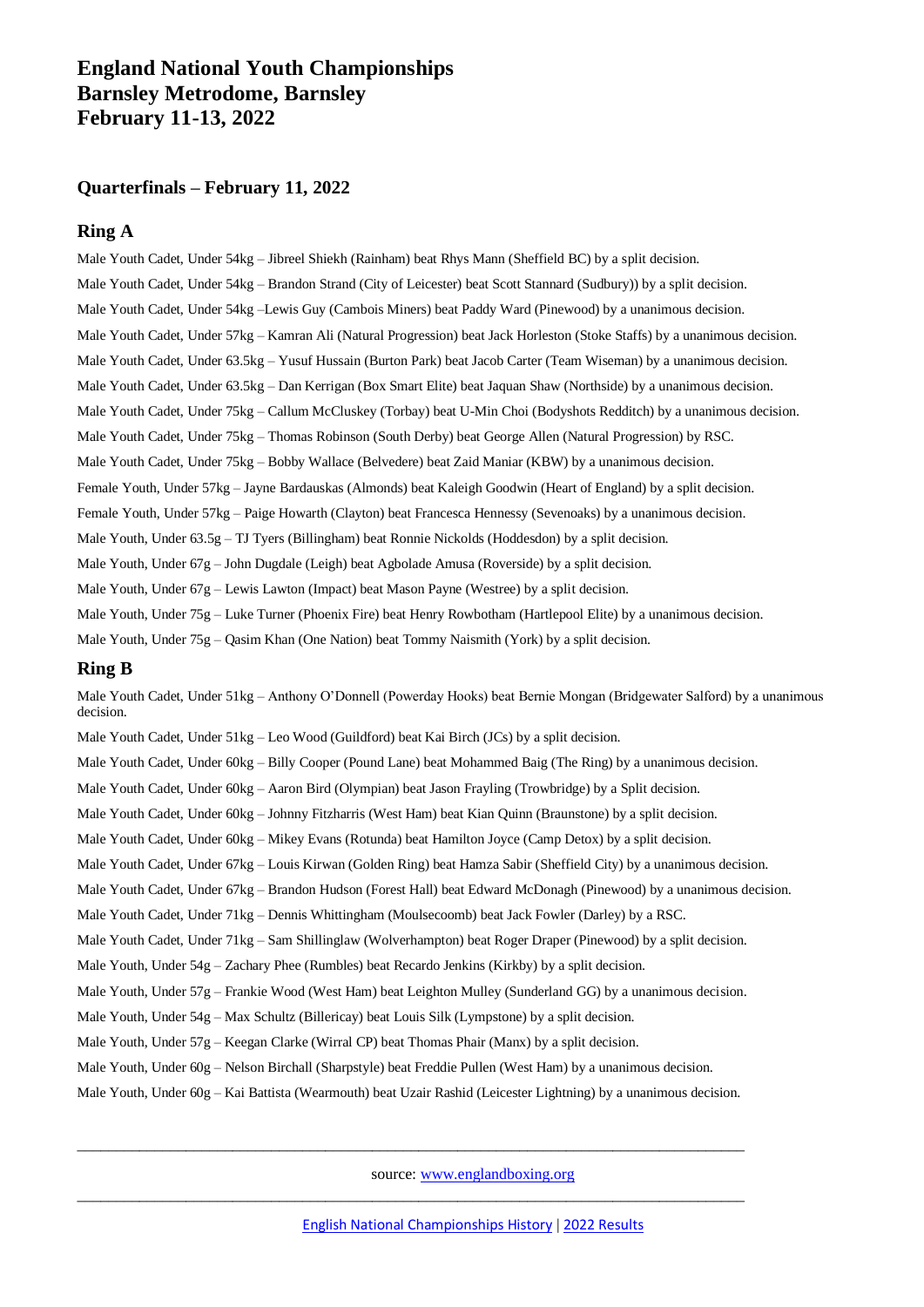# **England National Youth Championships Barnsley Metrodome, Barnsley February 11-13, 2022**

### **Semifinals – February 12, 2022**

#### **Ring A**

Male Youth Cadet, Under 48kg – Abdul Rahman Burton (Longsight) beat Den Murray (Horden) by a split decision. Male Youth Cadet, Under 48kg – Albert Winder (Bodyshots) beat William Stokes (Exhall) by a split decision. Female Youth Cadet, Under 54kg – Dionne Mannion (Marden) beat Olivia Williams (Tommy Coyle) by a unanimous decision. Female Youth Cadet, Under 54kg – Niamh Winters (Wolverines) beat Paris McGuinness (Northampton) by a unanimous decision. Male Youth Cadet, Under 54kg – Joshua Rose (Hall Green) beat Jibreel Shiekh (Rainham) by a unanimous decision. Male Youth Cadet, Under 54kg – Brandon Strand (City of Leicester) beat Lewis Guy (Cambois Miners) by a split decision. Male Youth Cadet, Under 57kg – Connor Mitchell (West Ham) beat Kamran Ali (Natural Progression) by a unanimous decision. Male Youth Cadet, Under 57kg – Thomas Varey (Sharpstyle) beat Chase Loveridge (Pinewood) by a unanimous decision. Male Youth Cadet, Under 63.5kg – Yusuf Hussain (Burton Park) beat William Spalding (Cambois Miners) by a unanimous decision. Male Youth Cadet, Under 63.5kg – Dan Kerrigan (Box Smart Elite) beat Paddy Cash (Finchley) by a unanimous decision. Male Youth Cadet, Under 75kg – Callum McCluskey (Torbay) beat Malachi Flowerdew (Progress BC) by a unanimous decision. Male Youth Cadet, Under 75kg – Thomas Robinson (South Derby) beat Bobby Wallace (Belvedere) by a unanimous decision. Male Youth Cadet, Under 86kg – Joseph Scantlebury (TM Boxing) beat Ethan Moore (Downend) by a split decision. Female Youth, Under 57kg – Paige Howarth (Clayton) beat Alex Bryant (Trowbridge) by a unanimous decision. Male Youth, Under 51kg – Aneek Hushen (Halliwell) beat Bilal Mohammed (Middlesbrough) by a split decision. Male Youth, Under 63.5kg – Levi Barnes (Sharpstyle) beat Joseph Davies (Colchester) by RSC. Male Youth, Under 51kg – Amaan Ghulam (Warley) beat Amaan Mohammed (Hoddesdon) by a unanimous decision. Male Youth, Under 63.5kg – Osama Mohammed (Lions) beat TJ Tyers (Billingham) by a unanimous decision. Male Youth, Under 67kg – John Dugdale (Leigh) beat Andra Manning (Phil Thomas) by a unanimous decision. Male Youth, Under 67kg – Lewis Lawton (Impact) beat Ellis Panter (Burton Park) by a unanimous decision. Male Youth, Under 71kg – Marc Haughan (Carlisle Villa) beat Frank Smith (Ashford) due to disqualification. Male Youth, Under 75kg – Luke Turner (Phoenix Fire) beat Micah Michaels (Repton) by a unanimous decision. Male Youth, Under 75kg – Qasim Khan (One Nation) beat Billy Baxter (Peterborough Police) by a unanimous decision.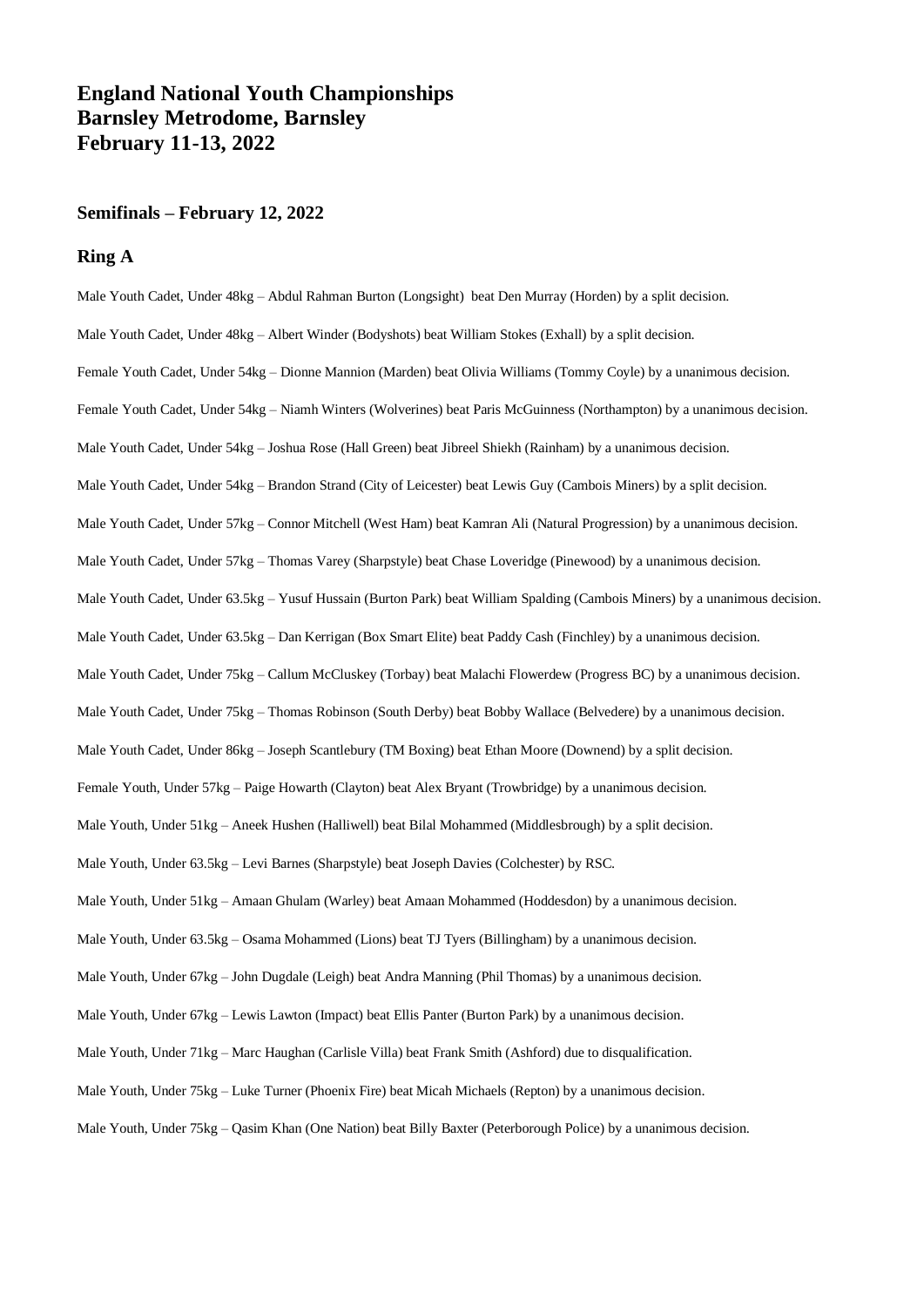#### **Ring B**

Male Youth Cadet, Under 51kg – Anthony O'Donnell (Powerday Hooks) beat Alex Jansen (Bishop Auckland) by a split decision. Female Youth Cadet, Under 57kg –Anna-Mae Samnels (Maidstone) beat Kitty Hawkswell (Catterick) by a split decision. Male Youth Cadet, Under 60kg – Mikey Evans (Rotunda) beat Johnny Fitzharris (West Ham) by a unanimous decision. Female Youth Cadet – Lia Crowe (Queensberry) beat Madelaine Wright (Blake) by a split decision. Male Youth Cadet, Under 60kg – Billy Cooper (Pound Lane) beat Aaron Bird (Olympian) by a unanimous decision. Male Youth Cadet, Under 67kg – Louis Kirwan (Golden Ring) beat Michael O'Reagan (2<sup>nd</sup> City) beat by a split decision. Male Youth Cadet, Under 67kg – Brandon Hudson (Forest Hall) beat Jeziah Viera (Rainham) by a unanimous decision. Male Youth Cadet, Under 71kg – Dennis Whittington (Moulsecoomb) beat Josh Kelly (Nxt Gen) due to disqualification. Male Youth Cadet, Under 71kg – Emmanuel Buttigieg (Newham) beat Sam Shillinglaw (Wolverhampton) by a unanimous decision. Male Youth Cadet, Under 80kg – Joe Hodgkinson (Olympian) beat Jobey Hughes (Crewkerne) by a unanimous decision. Male Youth Cadet, Under 80kg – Troy Richmond (Sandygate) beat Abdul Reham Zabar (Prospects) by RSC. Female Youth, Under 50kg – Neve Lawson (Seconds Out) beat Aimee Malthouse (Gateway) by a unanimous decision. Male Youth, Under 54kg – Harris Zaman (Middlesbrough) beat Zachary Phee (Rumbles) by a split decision. Female Youth, Under 54kg – Emily Whitworth (The People's Gym) beat Amy Nolan (Right Stuff) by a unanimous decision. Female Youth, Under 54kg – Lauren Mackie (Burton Park) beat Libby Ellis (Rumbles) by a unanimous decision. Male Youth, Under 48kg – Macauley Kelsall (Tom Hill) beat Aiden Whiting (Intense) by a split decision. Male Youth, Under 48kg – Mikey Tallon (Lee Jones) beat Reuben Muston (Whitley) by RSCI. Male Youth, Under 54kg – Owen Ketley (Lionheart) beat Yahya Abdullah (Northampton) by a unanimous decision. Male Youth, Under 57kg – Frankie Wood (West Ham) beat Callum Latimer (Leicester Lightning) by a unanimous decision. Male Youth, Under 57kg – Max Schultz (Billericay) beat Keegan Clark (Wirral CP) by a split decision. Male Youth, Under 60kg – Danny Lynch (Sherrington's) beat Jack Lambert (Chadwell St Mary) by a split decision. Male Youth, Under 60kg – Nelson Birchall (Sharpstyle) beat Kai Battista (Wearmouth) by a split decision. Male Youth, Under 80kg – Derelle McKenzie (Hall Green) beat Louie Palmer (Halstead Essex Uni) by a unanimous decision. Male Youth, Under 80kg – Joel Blackley beat (Ardwick) William Hall (Sturminster) by a unanimous decision. Male Youth, Under 86kg – Harley Carberry (Billingham) beat Jack Blencowe (Attleborough) by a split decision. Male Youth, Under 86kg – Lewis Rose (Sturminster) beat Kyron Oduro-Rogers (Belvedere) by a unanimous decision.

source: [www.englandboxing.org](http://www.englandboxing.org/)

\_\_\_\_\_\_\_\_\_\_\_\_\_\_\_\_\_\_\_\_\_\_\_\_\_\_\_\_\_\_\_\_\_\_\_\_\_\_\_\_\_\_\_\_\_\_\_\_\_\_\_\_\_\_\_\_\_\_\_\_\_\_\_\_\_\_\_\_\_\_\_\_\_\_\_\_\_\_\_\_\_\_\_\_\_\_

\_\_\_\_\_\_\_\_\_\_\_\_\_\_\_\_\_\_\_\_\_\_\_\_\_\_\_\_\_\_\_\_\_\_\_\_\_\_\_\_\_\_\_\_\_\_\_\_\_\_\_\_\_\_\_\_\_\_\_\_\_\_\_\_\_\_\_\_\_\_\_\_\_\_\_\_\_\_\_\_\_\_\_\_\_\_